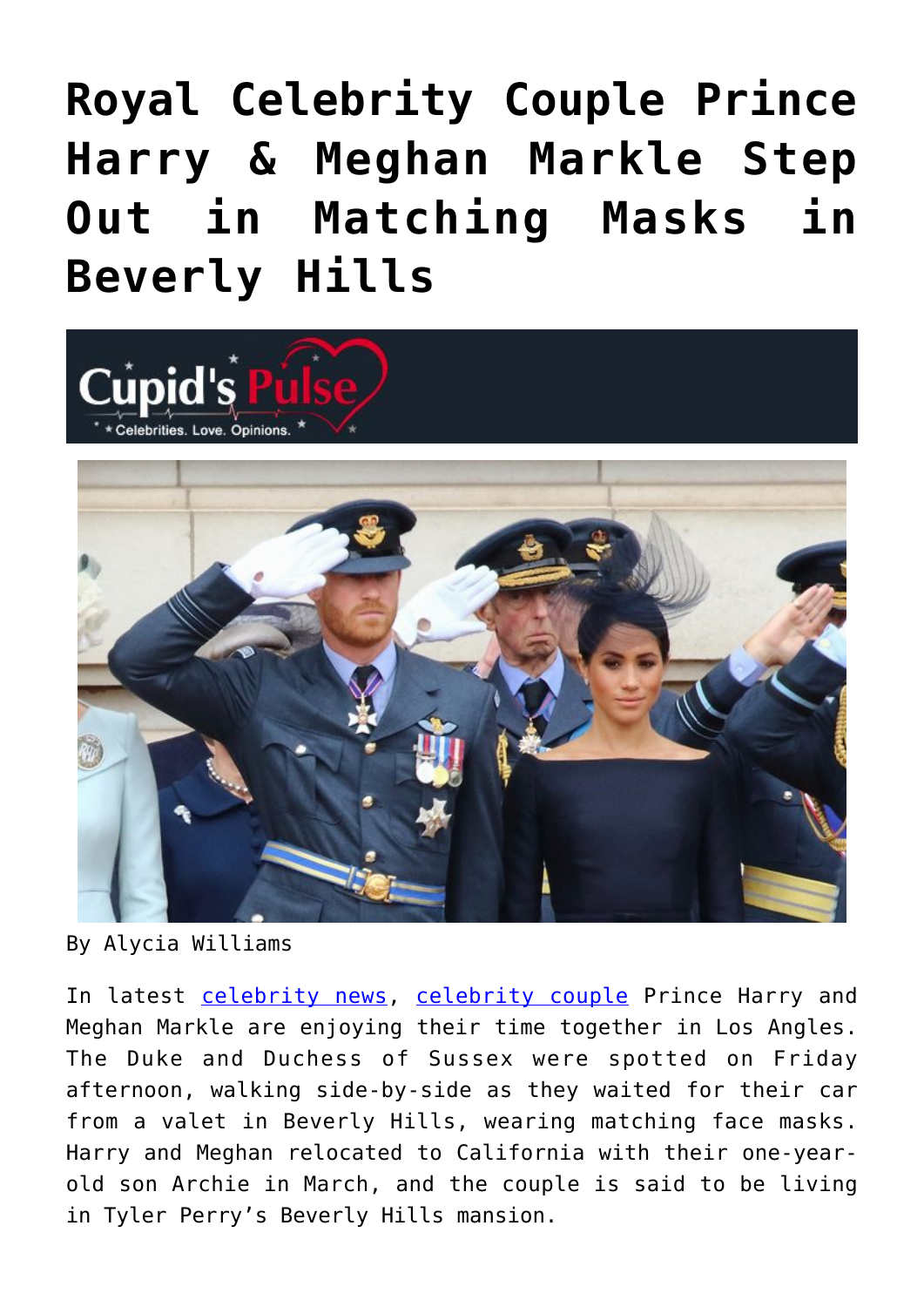## **This royal celebrity couple is following protocol when it comes to COVID-19. What are some ways to support each other through the pandemic?**

## **Cupid's Advice:**

This pandemic has been a crazy roller coaster ride and it's hard to determine what's coming next, which can make your relationship rocky after a while. If you are looking for ways to support your partner through the pandemic, Cupid has some advice for you:

**1. Make time for each other:** It can be easy to get set in your ways and do what you want to do during the pandemic, but set aside some time for your partner. Whether it's twice a week, once a week, or everyday, it's nice to have time specifically set aside for your partner.

**Related Link:** [Celebrity News: Chris Lane Reveals Quarantine](http://cupidspulse.com/134474/celebrity-news-chris-lane-reveals-quarantine-strengthened-relationship/) [Has Strengthened Relationship with Lauren Bushnell](http://cupidspulse.com/134474/celebrity-news-chris-lane-reveals-quarantine-strengthened-relationship/)

**2. Try to get out when you can:** Being in the house all day can be really suffocating, so try to get out with your partner. You don't have to go to an extravagant place together; it can be just a walk around the block or you can sit right outside your door together. Try to breathe in that fresh air together.

**Related Link:** [New Celebrity Couple: Sophia Bush & Grant Hughes](http://cupidspulse.com/134701/new-celebrity-couple-sophia-bush-grant-hughes-step-out-malibu/) [Get Cozy in Masks as They Step Out in Malibu Together](http://cupidspulse.com/134701/new-celebrity-couple-sophia-bush-grant-hughes-step-out-malibu/)

**3. Alone time is okay:** Being together is great, but having some alone time can be really therapeutic for you both. You should also set aside time for you both to be separate and do what you want to do what you want with your free time.